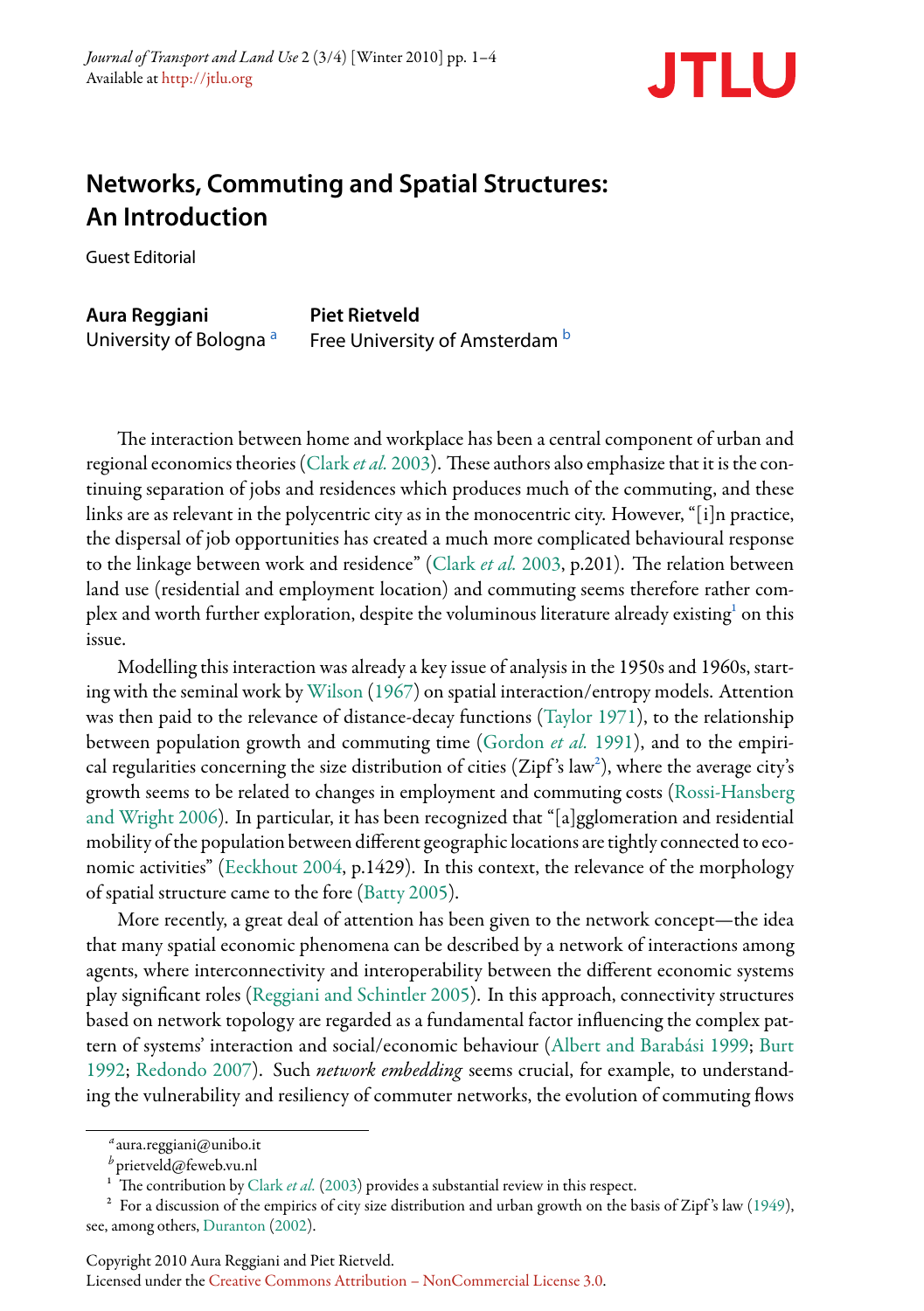and employment patterns, and the the development of hierarchical land use patterns over time (Friesz 2007; Reggiani and Nijkamp 2009).

Reflections on the relationships between networks and commuting–and hence on the role of connectivity and spatial structures–certainly constitute a focal po[in](#page-1-0)t of current research.

That is the conceptual background of this Special Issue. The six contributions in this issue have been selected with two ends in mind: first, to provide new analytical insights into the modelling and analysis of (complex) transportation networks, as well as into the behavioural preferences of users; and second, to constitute a methodological platform from which to identify novel research directions.

The idea of this Special Issue originates from a Euro-NECTAR<sup>3</sup> (Network for European Communication and Transport Activities Research) Conference, organized in Porto, Portugal, in May 2007. Within this framework, the editors wish to thank Álvaro Costa (University of Porto) and his staff for their great scientiđc input and organizational support.

From the papers presented at that conference, we have extracted six particular contributions that aim to analyse and map out network and commuting models, as well as—where possible—the related relationships, in the light of the underlying spatial structures.

In this framework, we can link the six papers as illustrated in Figure 1.



<span id="page-1-0"></span>

From Figure 1, it is clear that the research topics developed in the six papers can be grouped into two fundamental methodological perspectives:

 $^3$ http://www.nectar-eu.org/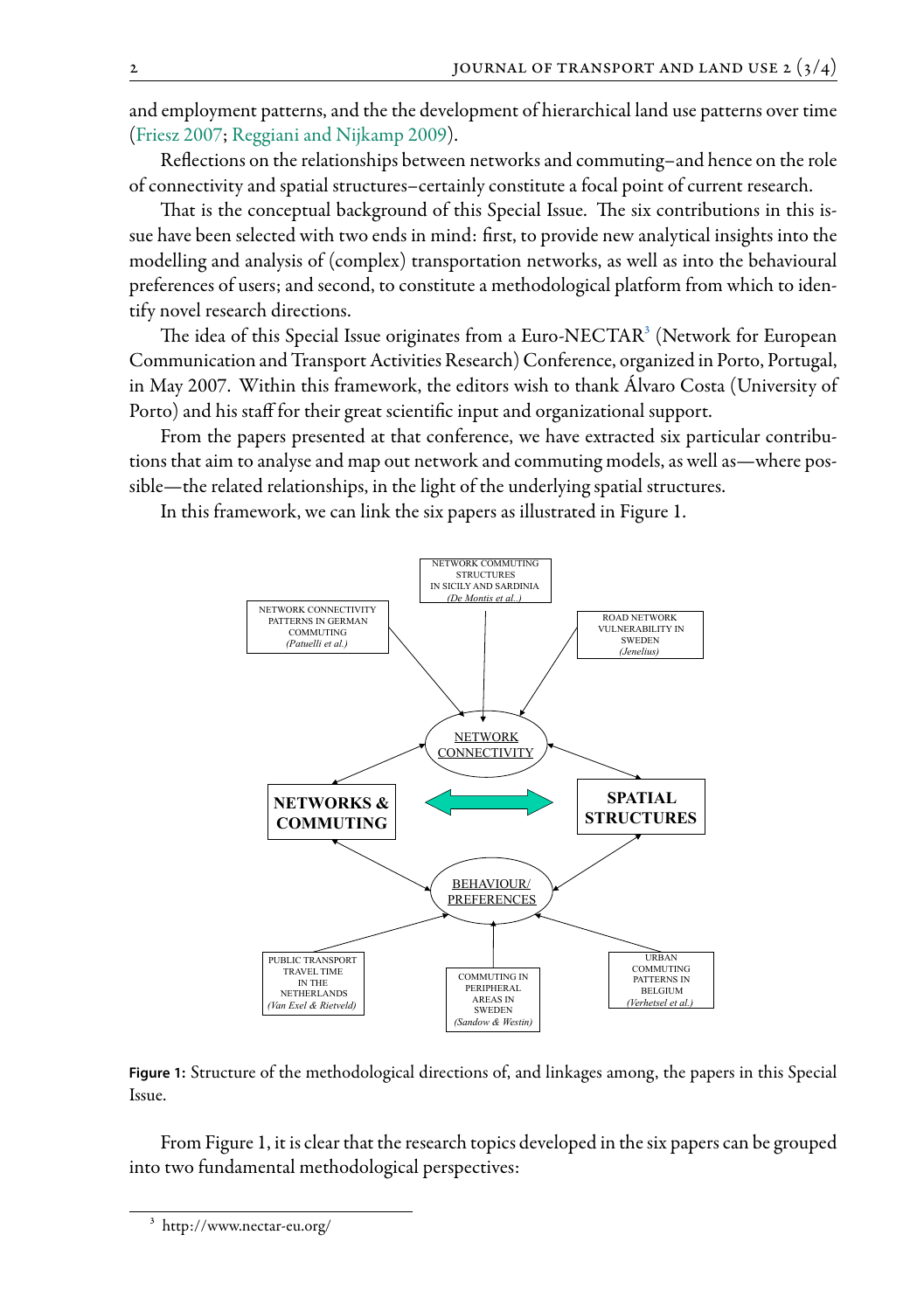- 1. The relevance of network connectivity and vulnerability in commuting/transportation patterns (Patuelli et al.; De Montis et al.; Jenelius).
- 2. The relevance of spatial structure in the behaviour and preferences of commuters (Van Exel and Rietveld; Sandow and Westin; Verhetsel et al.).

These two main issues are the focus of much current analytical and empirical research. Thus, we hope that this Special Issue can offer an overview of the recent methodological directions in commuting/transport networks, spatial choices, and their interactions with associated economic activities, in light of related policy implications.

Several research questions remain open, in particular, how the dynamics of network structures affect commuting and the interaction of these economic activities, and, hence, the relevance of 'dynamic' data provision and analysis, together with appropriate statistical tests for the verification of the underlying spatial economic processes.

The editors are grateful to all the authors and referees for their valuable and careful collaboration, and also for providing new insights and reflections on the issues mentioned above.

## **References**

- Albert, R. and L. Barabási. 1999. Emergence of scaling in random networks. Science, 286:509-512.
- <span id="page-2-6"></span>Batty, M. 2005. Cities and Complexity. Cambridge, MA: MIT Press.
- <span id="page-2-8"></span>Burt, R. 1992. The Structural Holes: The Social Structure of Competition. Harvard University Press.
- <span id="page-2-0"></span>Clark, W., Y. Huang, and S. Withers. 2003. Does commuting distance matter? commuting tolerance and residential change. Regional Science and Urban Economics, 33:199-221.
- <span id="page-2-10"></span>Duranton, G. 2002. City size distributions as a consequence of the growth process. CEPR Discussion Paper 3577, Centre for Economic Policy Research, London School of Economics and Political Science.
- <span id="page-2-5"></span>Eeckhout, J. 2004. Gibrat's law for (all) cities. The American Economic Review, 94(5):1429-1451.
- Friesz, T., ed. 2007. *Network Science, Nonlinear Science and Infrastructure Systems*. International Series in Operations Research and Management Science. New York: Springer.
- <span id="page-2-3"></span>Gordon, P., H. Richardson, and M. Jun. 1991. The commuting paradox: Evidence from the top twenty. Journal of the American Planning Association, 57(4):416-420.
- <span id="page-2-9"></span>Redondo, F. V. 2007. Complex Social Networks. Cambridge, UK: Cambridge University Press.
- Reggiani, A. and P. Nijkamp, eds. 2009. Complexity and Spatial Networks: In Search of Simplicity. Advances in Spatial Science. Berlin: Springer Verlag.
- <span id="page-2-7"></span>Reggiani, A. and L. Schintler, eds. 2005. Methods and Models in Transport and Telecommunications: Cross-Atlantic Perspectives. Advances in Spatial Science. Berlin: Springer Verlag.
- <span id="page-2-4"></span>Rossi-Hansberg, E. and M. Wright. 2006. Urban structure and growth. Research Dept. Staff Report 381, Federal Reserve Bank of Minneapolis.
- <span id="page-2-2"></span>Taylor, P. 1971. Distance transformation and distance decay functions. Geographical Analysis.

<span id="page-2-1"></span>Wilson, A. 1967. A statistical theory for spatial distribution models. Transportation Research,  $1:253 - 269.$